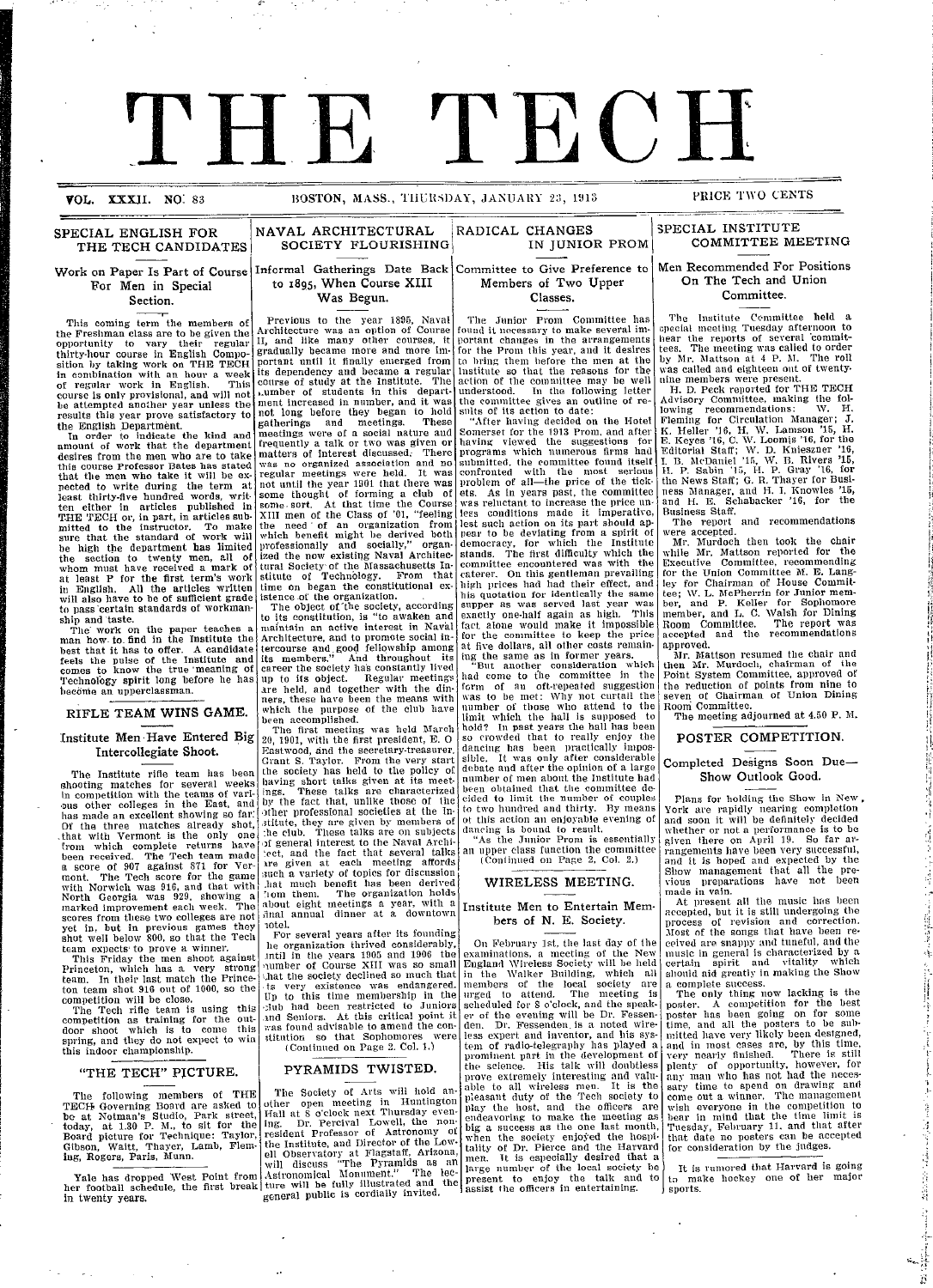THE THOH. BOSTON, MASS., JANUARY 23, 1913

## THE TEC

Published daily, except Sunday, during<br>the college year by students of the Massa-<br>chusetts Institute of Technology

Entered as second-class matter, Sept. 15, 1911, at the postoffice at Boston, Mass., under the act of Congress of March 3, 1879.

THURSDAY, JANUARY 23, 1913

THURSDAY, JANUARY 23, 1913<br>
With examinations actually upon us<br>
we are prone to let our fancies wan-<br>
der back over the past fifteen weeks<br>
of natitute work and consider the ad-<br>
vance cr retrogression we have made<br>
durin nowerful progression, and some of us<br>now feel that our work for the term<br>is over and that the examinations are is over and that the examinations are<br>is over and that the examinations are<br>the more or less scattered bits of in-<br>formation in concise and unified form.<br>To all THE TECH expresses its<br>heartiest congratulation, to the first refluences.<br>THE TECH extends its good wishes

THE TECH extends its good wishes<br>to every Technology man and woman<br>throughout the examination period,<br>and sincerely hopes that none will be<br>disheartened by fallure or boosted to<br>an inactive pinnacle of success. We<br>are all lives and are having to be examined<br>in every experience that we go<br>through, and in every activity that we<br>enter upon. If we fail in one exami-<br>ration then we must put forth more<br>effort and try again. It is the seeking<br>andmen and women.

#### NAVAL ARCH. SOCIETY.

NAVAL ARCH. SOCIETY.<br>
(Continued from Page 1, Col. 2.)<br>
also eligible to membership. Conse-<br>
quently, with its increased numbers,<br>
the society revived and continued its<br>
previous successful career.<br>
This year the Naval Arc

of the club, as is the general custom<br>of the club, as is the general custom<br>of the society.<br>Iust at present the enrollment of<br>members numbers about thirty men.<br>President, John P. Constable, '13;<br>Vice-President, H. K. Chow,

Do you patronize our advertisers?

#### W. F. UNDERWOOD TALKS OF MOSOUITO NUISANCE

Society of Arts Hears Discussion of Mosquito and Means of Suppressing It

or Suppressing 11.<br>
Last Monday might the Society of<br>
Arts held a regular meeting in Hunt<br>
ington Hall at S o'clock. After a<br>
short husiness meeting Prof. Dwight<br>
Porter, the head of the Sanitary Engl-<br>
heering Course, int

sand different kinds.<br>
After telling how the connection of<br>
mosquitoes with yellow fever and ma-<br>
daria was proved, he spoke of the old<br>
mistaken ideas held by many people<br>
on the subject of mosquitoes. First,<br>
they do not they do not breed in wet grass, as is<br>generally supposed; they require<br>water for hatching. It is not neces-<br>say to have stagnant water for them<br>to breed, but they will hatch in fresh<br>water if it is sheltered enough. Mos-<br>q in cellars. Smoke of any kind will<br>kill them, although tobacco smoke is Finally the most agreeable for the<br>one doing the job, and is just as effec-<br>tive as any other.<br>The life of the mosquito is divided

The first of the exist the egg, the laws, the<br>pupa, and the mosquito itself. The<br>first three stages are lived in the<br>water and only the last in the air. water and only the last in the air,<br>The eggs of the malarial mosquito are<br>laved on the water and hatch about<br>fourteen days after they are layed.<br>The big mosquito, generally known as<br>the Jersey mosquito, lays its eggs on<br>al pass income and get the fresh air. After getting a<br>and get the fresh air. After getting a<br>supply of air they bob down and later<br>come up for another breath. The next<br>stage is spent asleep in a small case, stage is spent asleep in a small case,<br>as the worm does before it becomes a<br>butterfly. Upon emerging from this<br>stage it is a full grown mosquito,<br>ready to make itself a nuisance to the<br>human race. Strange to say, it is onl

# **JUNIOR PROM CHANGES.** JUNIUK PRUM UTHANGES.<br>
(Continued from Page 1, Col. 3.)<br>
felt duly bound in view of its action<br>
of limiting the number of couples to<br>
give the members of the Junior and<br>
Senior classes the first opportunity of<br>  $\frac{1}{2}$

Senior classes the first opportunity of<br>signifying their desire to attend. To<br>broke will be open to Seniors and<br>books will be open to Seniors and<br>duniors one week in advance of the<br>dute on which they will be open to<br>the In

"Signed THE PROM COMMITTEE."

When in need of anything, no matter whatever it is, be sure and patro-<br>nize our advertisers.



### THE ADVANTAGES WE OFFER

PROGRESSIVE methods, large resources and two conveniently located, thoroughly modern bank buildings, combine to make the Old Colony Trust Company the most desirable depository in New England.

Interest-bearing accounts subject to check may be opened either at Court Street or Temple Place, and the two offices used interchangeably for the transaction of your banking business.

You are cordially invited ito inspect the modern Safety Deposit Vaults at either office.

**TRUST** CO. OLD COLONY

Main Office Court Street

Branch Office Temple Place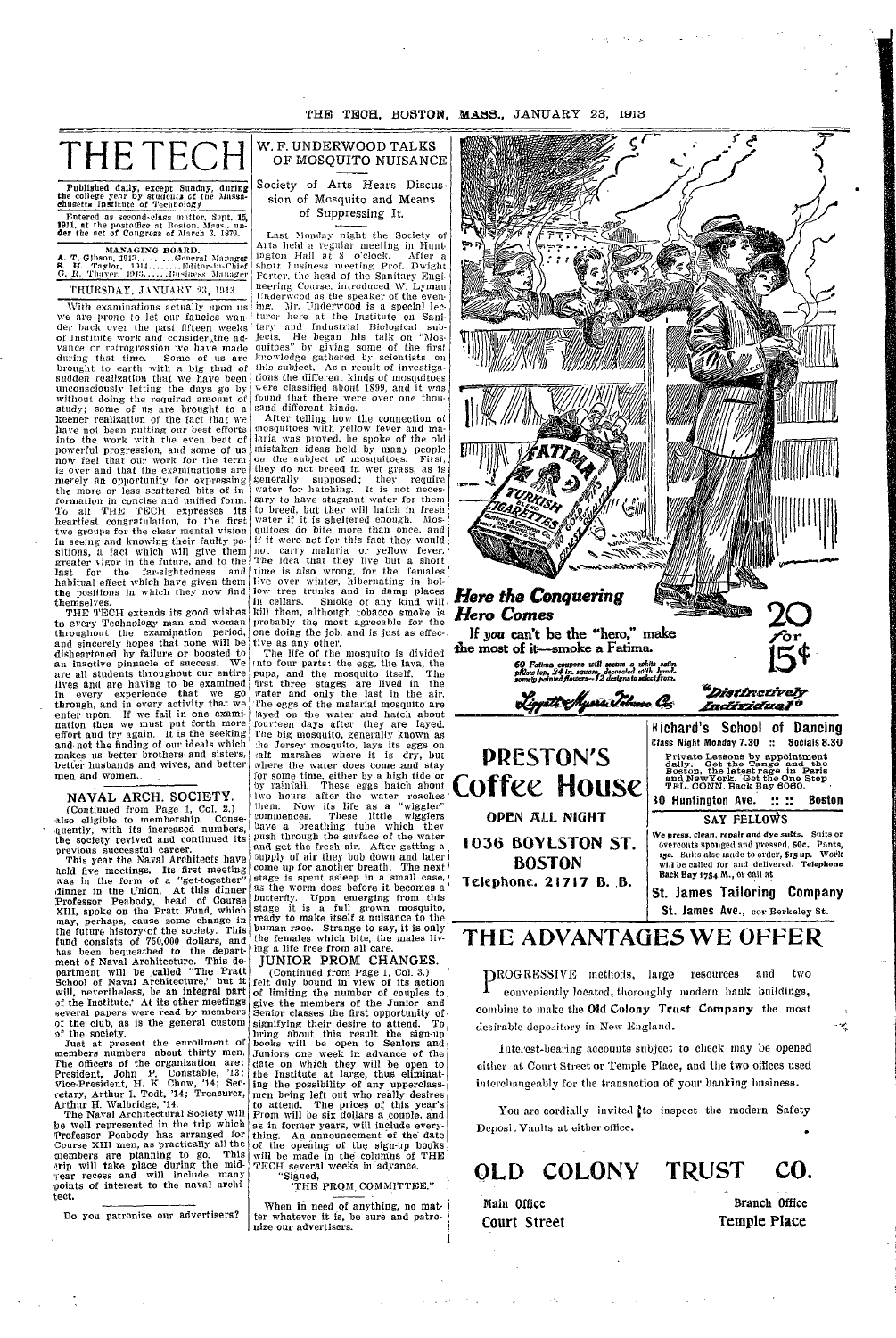

你选择我这个 报纸经行性随着接受情感情 医牙

医腰椎骨 计可分布 医慢性震颤 医骨质 医骨折

I